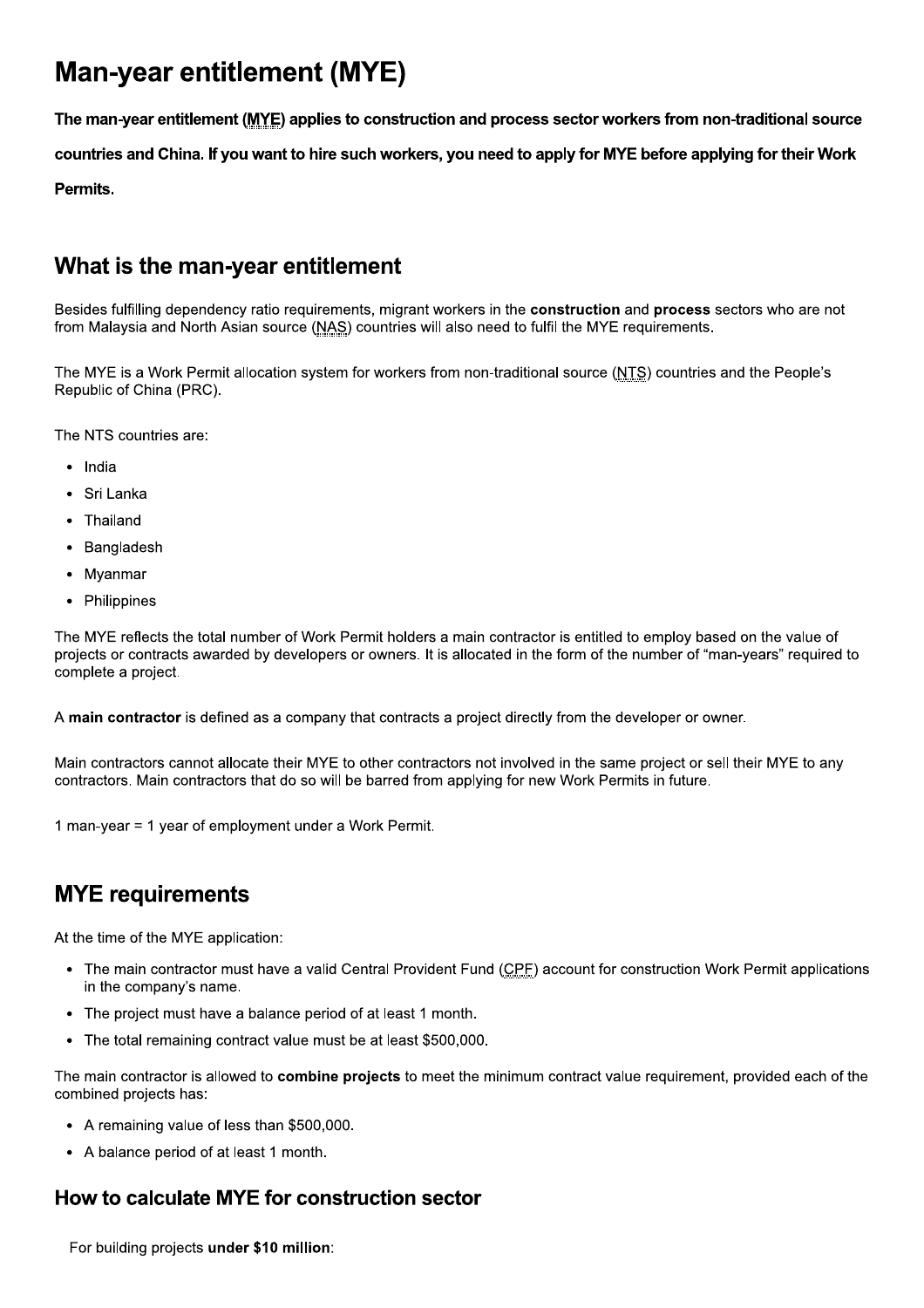| <b>Project value</b> | <b>MYE</b>                            |
|----------------------|---------------------------------------|
| Less than \$500,000  | 0                                     |
| First \$1 million    | 1.325 man-years per \$100,000 value   |
| Next \$9 million     | 7.950 man-years per \$1 million value |

For building projects of \$10 million or more:

| <b>Project value</b> | <b>MYE</b>                            |
|----------------------|---------------------------------------|
| Less than \$500,000  | 0                                     |
| First \$1 million    | 1.223 man-years per \$100,000 value   |
| Next \$9 million     | 7.338 man-years per \$1 million value |
| Next \$20 million    | 4.892 man-years per \$1 million value |
| Next \$70 million    | 3.261 man-years per \$1 million value |
| Next \$100 million   | 2.446 man-years per \$1 million value |

For civil engineering projects:

| <b>Project value</b>                 | <b>MYE</b>                            |
|--------------------------------------|---------------------------------------|
| Less than \$500,000                  | $\overline{0}$                        |
| First \$1 million                    | 0.543 man-year per \$100,000 value    |
| Next \$9 million                     | 3.261 man-years per \$1 million value |
| Next \$20 million                    | 2.174 man-years per \$1 million value |
| Remaining balance above \$30 million | 1.087 man-years per \$1 million value |

The MYE allocated will be rounded off to the nearest whole number.

A \$100 million building project will get an MYE of 404 after rounding down from 404.382.

## How to calculate MYE for process sector

For building projects under \$10 million: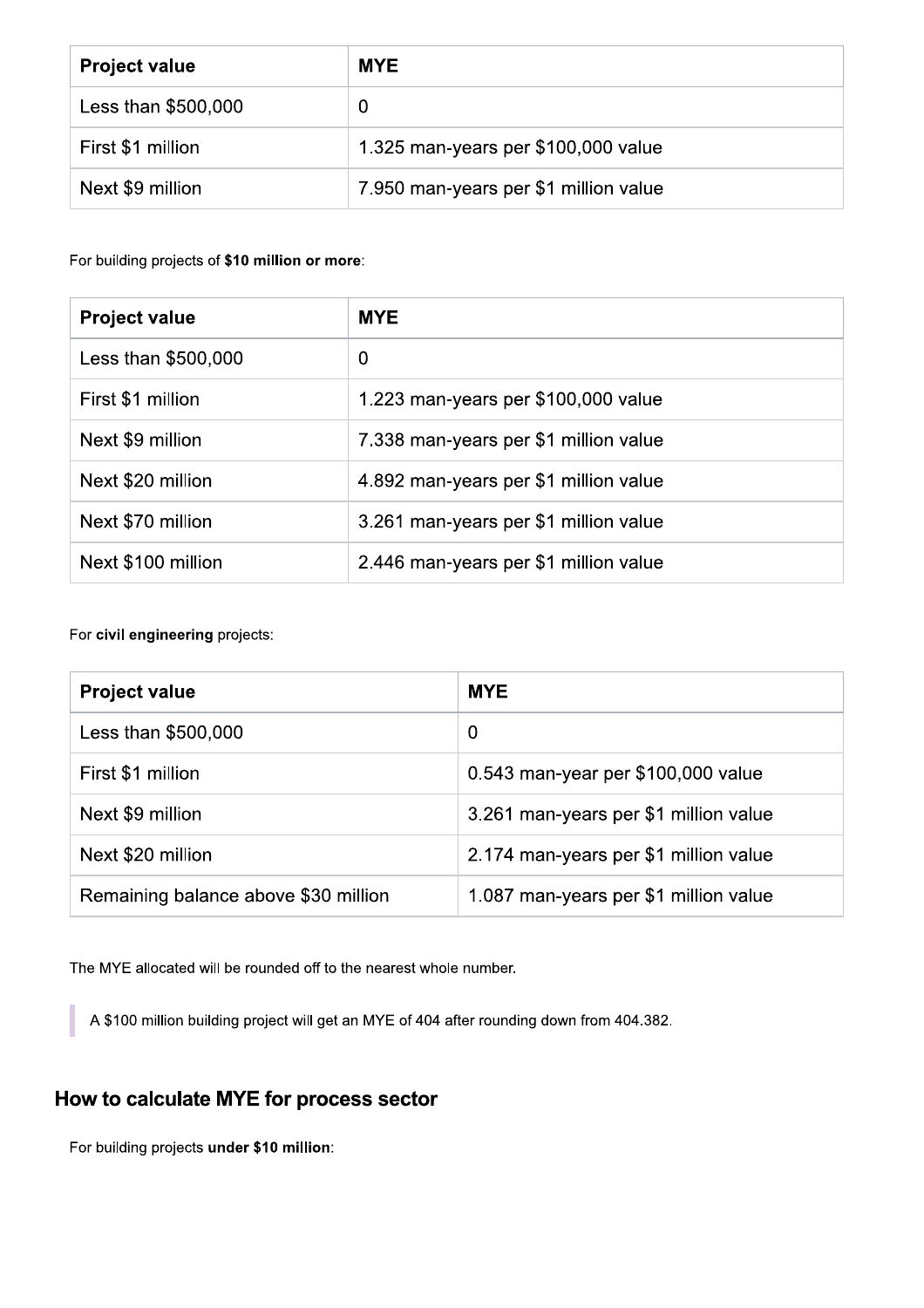| <b>Project value</b> | <b>MYE</b>                            |
|----------------------|---------------------------------------|
| Less than \$500,000  | 0                                     |
| First \$1 million    | 1.650 man-years per \$100,000 value   |
| Next \$9 million     | 9.903 man-years per \$1 million value |

For building projects of \$10 million or more:

| <b>Project value</b> | <b>MYE</b>                            |
|----------------------|---------------------------------------|
| Less than \$500,000  | $\overline{0}$                        |
| First \$1 million    | 1.523 man-years per \$100,000 value   |
| Next \$9 million     | 9.141 man-years per \$1 million value |
| Next \$20 million    | 6.094 man-years per \$1 million value |
| Next \$70 million    | 4.062 man-years per \$1 million value |
| Next \$100 million   | 3.047 man-years per \$1 million value |

For civil engineering projects:

| <b>Project value</b> | <b>MYE</b>                            |
|----------------------|---------------------------------------|
| Less than \$500,000  | 0                                     |
| First \$1 million    | 0.677 man-year per \$100,000 value    |
| Next \$9 million     | 4.062 man-years per \$1 million value |
| Next \$20 million    | 2.708 man-years per \$1 million value |
| Next \$70 million    | 1.354 man-years per \$1 million value |
| Next \$100 million   | Case-by-case basis                    |

The MYE allocated will be rounded off to the nearest whole number.

A \$1 million building project will get an MYE of 17 after rounding up from 16.5.

# Who can apply for MYE

Only main contractors can apply for man-year entitlements.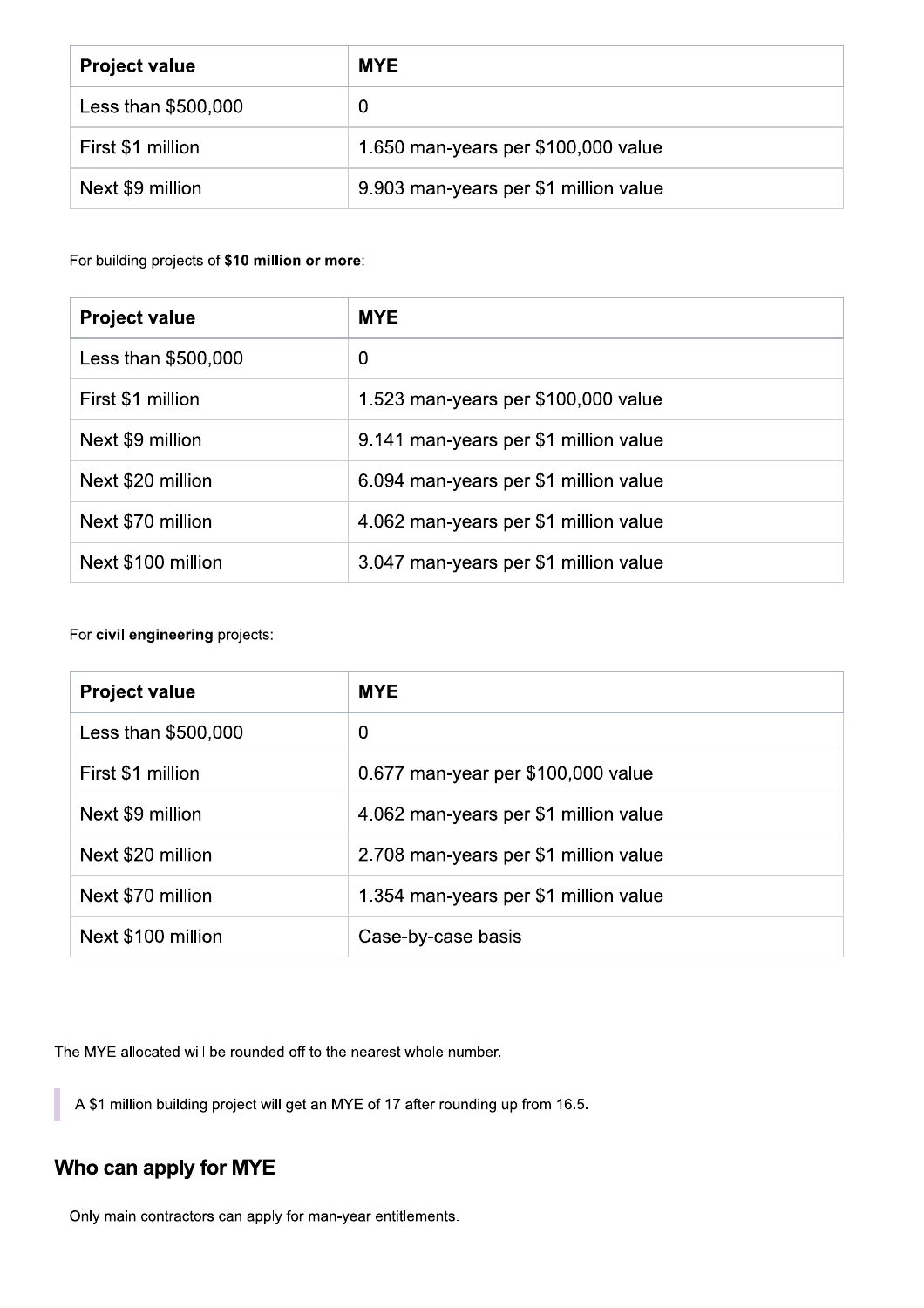All sub-contractors must get their MYE allocation from the main contractor.

#### How to apply

To apply, complete the **Application for MYE**. Mail the form and other required documents to:

**Construction and Process Section** 

Work Pass Division Ministry of Manpower 18 Havelock Road Singapore 059764

The application will be processed within 12 working days, and the outcome will be sent to the main contractor.

## **MYE** and prior approval

Man-year entitlements are allocated to your company when you apply for prior approval (PA).

#### **Main contractor**

For main contractors applying for PA, MYE deductions are made according to the number of migrant workers and type of Work Permits applied for and approved by the Work Pass Division.

Log in to **WP Online** to see your MYE balance.

#### **Sub-contractor**

Sub-contractors who need MYEs can approach their main contractors to apply for PA on their behalf.

When approved, the main contractor's MYE will be deducted accordingly.

## How long an MYE is valid

An MYE will expire on the stated project completion date.

You can use the MYE in a prior approval application anytime before the MYE expires.

If a project's completion date is 12 August 2013, the MYE will be valid until 12 August 2013. Thus, the contractor should submit a PA application before 12 August 2013.

#### Get a duplicate copy of an MYE certificate

To get a duplicate copy of an MYE certificate, submit your letter of request either online or by post.

If submitting online, go to **iSubmit** and attach a scanned copy of your letter of request. Under Request Type, choose 6. Work Permit Application Matters for Business Sectors.

If submitting by post, send your letter to: